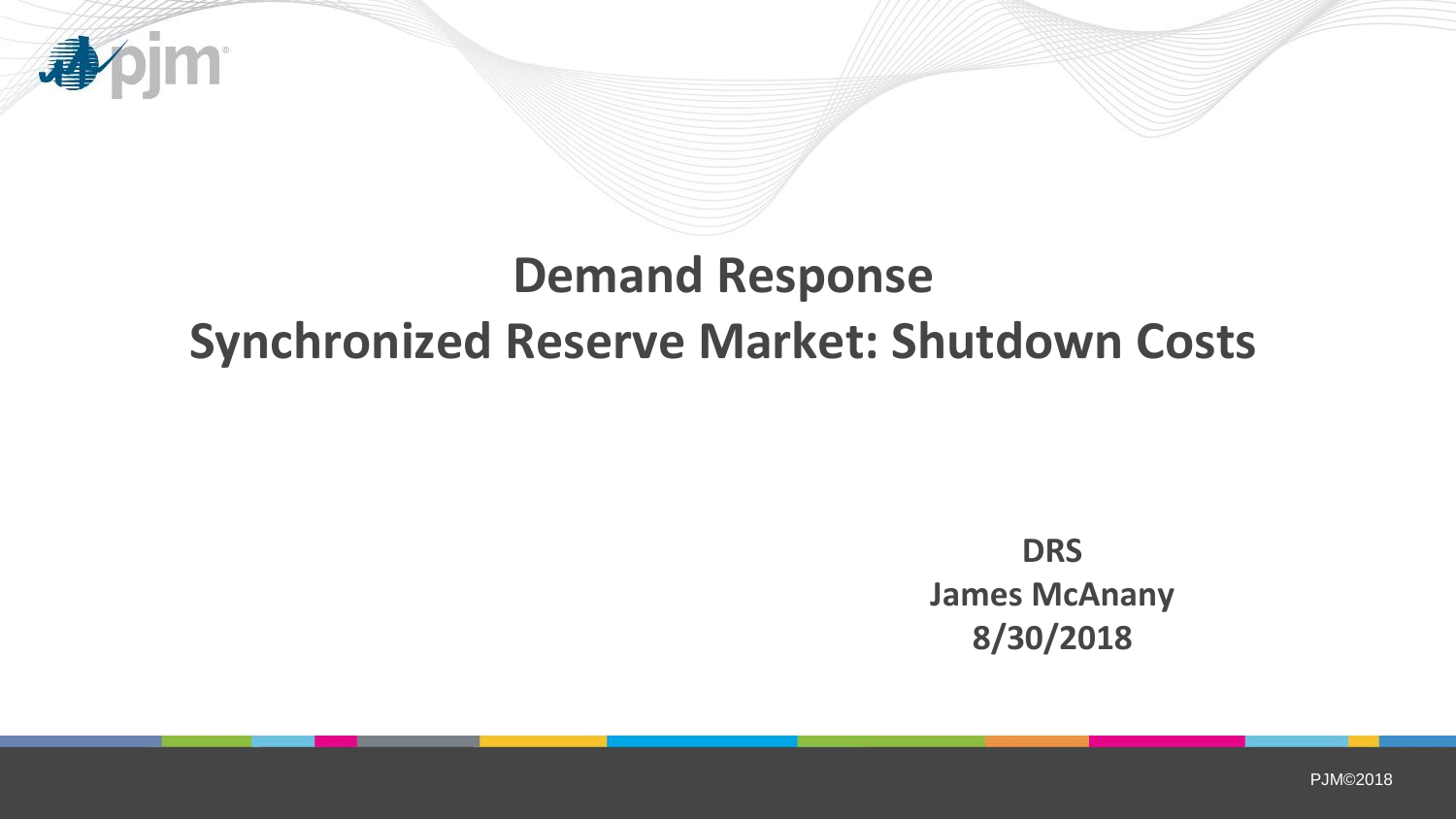

## **Synchronized Reserve Market – Shutdown Costs**

- Shutdown costs in Markets Gateway are used for energy and synch reserve market
- CSP that participates in synch reserve market are not allowed to include Shutdown Cost in Markets Gateway unless explicitly approved by PJM.
- CSP that would like to receive approval for shutdown cost must follow the protocol outlined in Manual 15, 8.1
	- ‒ Send email requesting 1.8 exemption along with supporting documentation to PJM (dsr\_ops@pjm.com, Glen.Boyle@pjm.com)
	- Send email requesting review of shutdown cost under Cost Based Offer provision with supporting documentation to IMM (DemandResponse@MonitoringAnalytics.com).

CSP that include shutdown cost without permission from PJM may be referred to IMM and/or FERC Office of Enforcement for Investigation